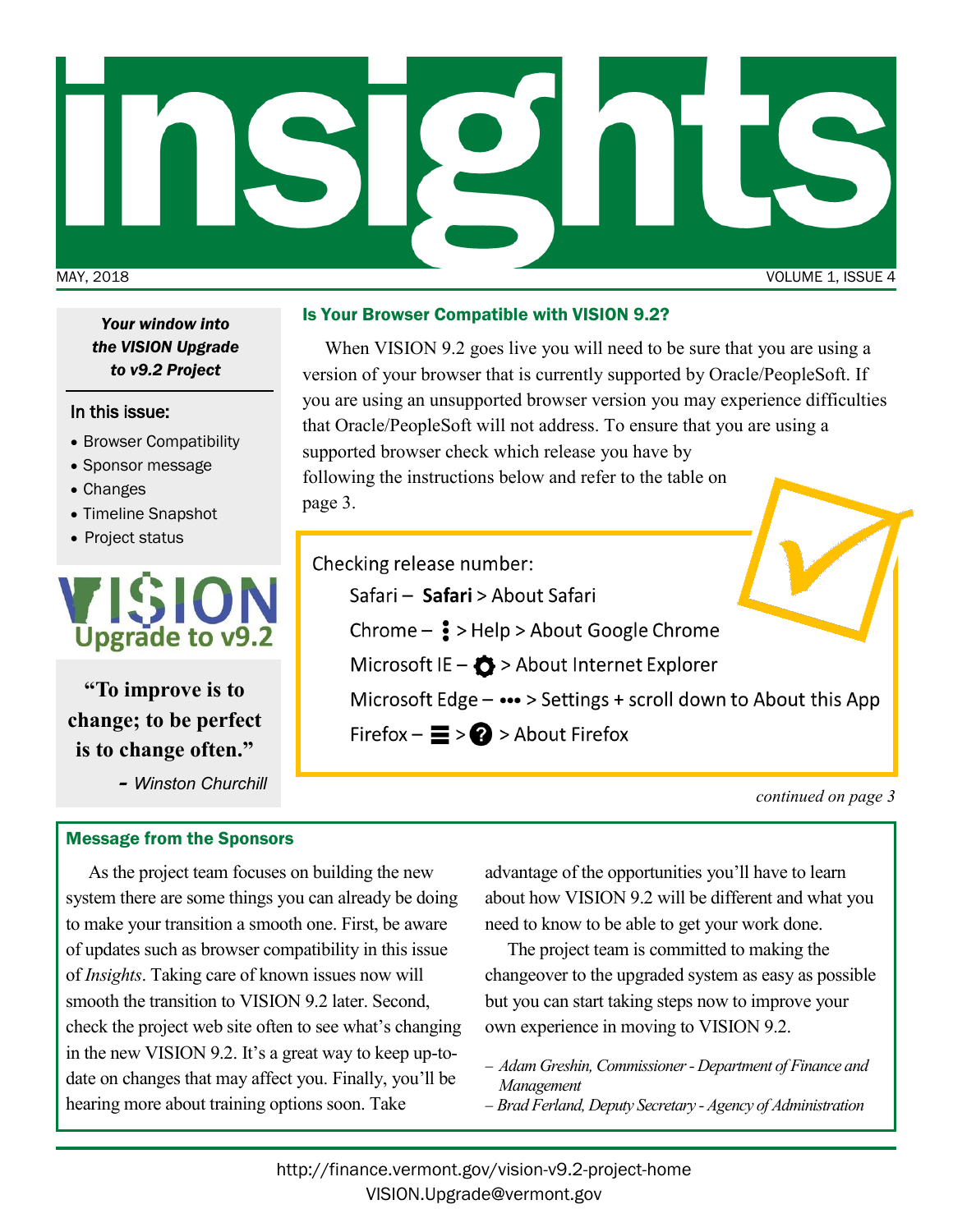## **Changes**

We'll be highlighting certain changes here, please visit our website for a complete list of changes and how they may impact you.

| <b>MODULE</b>              | <b>CHANGE</b>                                           | <b>WHAT IT MEANS FOR YOU</b>                                                                                                                                                                                                                                                                                                                                                                                                                                                                                                                                |
|----------------------------|---------------------------------------------------------|-------------------------------------------------------------------------------------------------------------------------------------------------------------------------------------------------------------------------------------------------------------------------------------------------------------------------------------------------------------------------------------------------------------------------------------------------------------------------------------------------------------------------------------------------------------|
| <b>Accounts Payable</b>    | Add/Update Supplier (Vendor) Forms                      | Requests will now be made using forms within the<br>VISION system. There will be no need to<br>complete an excel file, email the form and wait for<br>an email response from Finance Accounting as to<br>the status of the request. The new forms can be<br>tracked by the requestor within VISION to see<br>where the request is at within the process. The<br>requestor will have access to a new query that will<br>include all pertinent information regarding the<br>request (supplier id (vendor id), form status,<br>approval/denial comments, etc.) |
| <b>Accounts Payable</b>    | International Handling Code                             | A new international handling code will be created<br>and associated with all international suppliers<br>(vendors) and will automatically default when<br>entering a voucher. This will eliminate the need<br>for a department to mark a voucher as separate<br>with a handling code of DP and eliminate separate<br>mailing from the department. Vouchers coded with<br>the international handling code will be mailed by<br>the Office of State Treasurer using the correct<br>postage charge and not be kicked back by USPS<br>for insufficient postage.  |
| General Ledger             | <b>Chartfield Request Form</b>                          | The Chartfield Request Form will be available in<br>VISION. Approval workflow will be available for De-<br>partments that choose to implement it. The request<br>status can be tracked in VISION.                                                                                                                                                                                                                                                                                                                                                           |
| <b>Travel and Expenses</b> | Out-of-Country Travel Authorizations                    | Travel authorizations will automatically route to the<br>Secretary of Administration's Office for additional<br>approval. Does not include Judiciary or Legislative.                                                                                                                                                                                                                                                                                                                                                                                        |
| <b>Travel and Expenses</b> | Expense Report grace period for terminated<br>employees | There will now be a small period of time to allow an<br>authorized employee to enter expense reports on<br>behalf of a terminated employee.                                                                                                                                                                                                                                                                                                                                                                                                                 |
| Security                   | <b>VISION Expense Access Form</b>                       | Expense Coordinators will be able to complete and<br>submit the VISION Expense Access form online<br>within the VISION system. The form will allow the<br>user to validate data input reducing errors and the<br>need for clarification.                                                                                                                                                                                                                                                                                                                    |
| Security                   | <b>VISION Operator Access Form</b>                      | The VISION Operator Access Form will be complet-<br>ed online within the VISION system reducing the<br>chance for data entry error.                                                                                                                                                                                                                                                                                                                                                                                                                         |